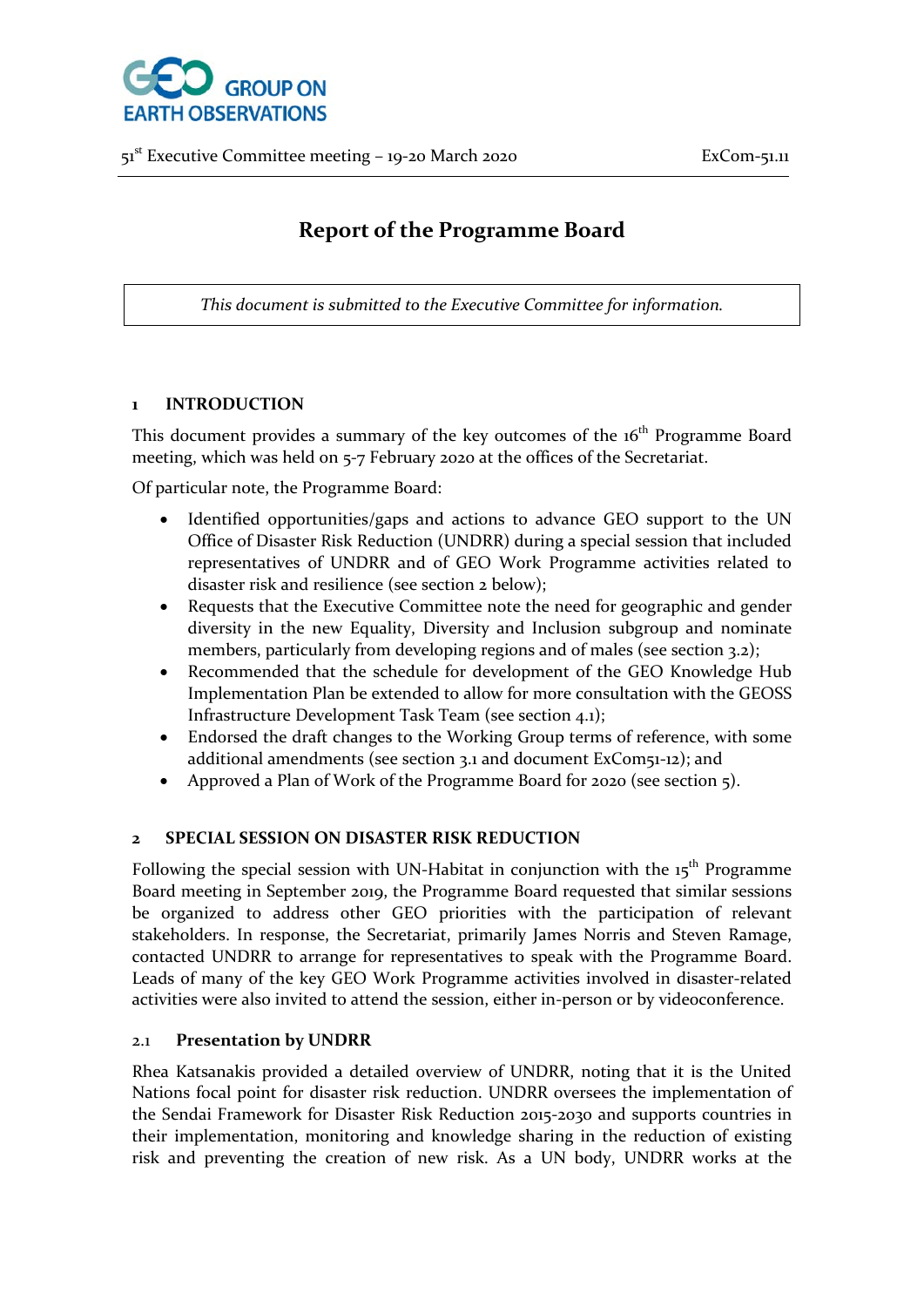

intersection between understanding risk and impact, as well as being able to convene and coordinate risk reduction activities that move towards a more resilient future.

Adam Fysh, also from UNDRR, gave an overview of some of the planned reports which will make up the next cycle of reporting on the Sendai Framework. Before the next version of the Global Assessment Report is published in 2022, a GAR 2021 Special Report on Drought will be published. The Special Report will look at the modernising the understanding of drought, bring into focus its complex drivers and impacts especially in the context of moving from risk management to resilience. The report will focus on use cases from across the globe and will recognise that not all case studies can be included.

The concept of the Global Risk Assessment Framework (GRAF) was introduced. The GRAF has been designed to inform decision making, and transform behaviour specifically related to risk. It is currently in the development phases and is expected to act as a network and a resource where information can be stored and used. The development of the GRAF is a long-term project, with deliverables through to 2030, currently Phase 1 is being developed. Phase 1 includes the development of the concepts and new methods that will bring new types of information together, this also includes proof of viability and building engagement in the risk community. Several new Working Groups have been set up: Vulnerability and Exposure; Understanding Risk Trends; Measuring Outcomes of Sendai; and, Collaboration Hub/Platform. There will be a call for participation for each of these Working Groups.

Ms Katsanakis and Mr Fysh then shared some of the areas where they feel that UNDRR and GEO could collaborate more closely. Firstly, this includes supporting the development of the GAR 2022, providing insight in the understanding risk trends and how Earth observations can provide insight into exposure and vulnerability, as well as hazards. Secondly, joining and contributing to the development of the GRAF Working Groups (this includes national Space Agencies, and National Mapping Agencies) and country pilots, including (where possible) making Earth observation data available to the GRAF and the GRAF communities. Thirdly, working with and supporting departments and agencies that feed into the Sendai (and SDG) monitoring, to use Earth observations where possible.

# 2.2 **Presentations by GEO Work Programme activities and other partners**

In this session we were pleased to have had representatives from a wide range of GEO Work Programme Initiatives and Community Activities and Regional GEOs, as well as an insight into some of the work of the CEOS Working Group Disasters and UN Environment. Presentations were given by: GEODARMA; GEO-GNOME; GEO-VENER; GSNL; GWIS; EO4DRM; GFRM; EO4SendaiMonitoring; and, Geodesy4Sendai. The presenters focused on how the outputs from their activities support the Sendai Framework, how they relate to national or regional disaster risk reduction efforts, and what opportunities there are in the future. All the presentations can be found on the 16th [GEO Programme Board website.](http://www.earthobservations.org/geo_pb.php%23pb_016)

Focusing on the opportunities from UN Environment, Pascal Peduzzi spoke about the primary role of GRID-Geneva (the UNEP centre for analytics) in transforming data into environmental information and knowledge, to support decisions and move towards sustainable development. This is being served through a collaborative project called the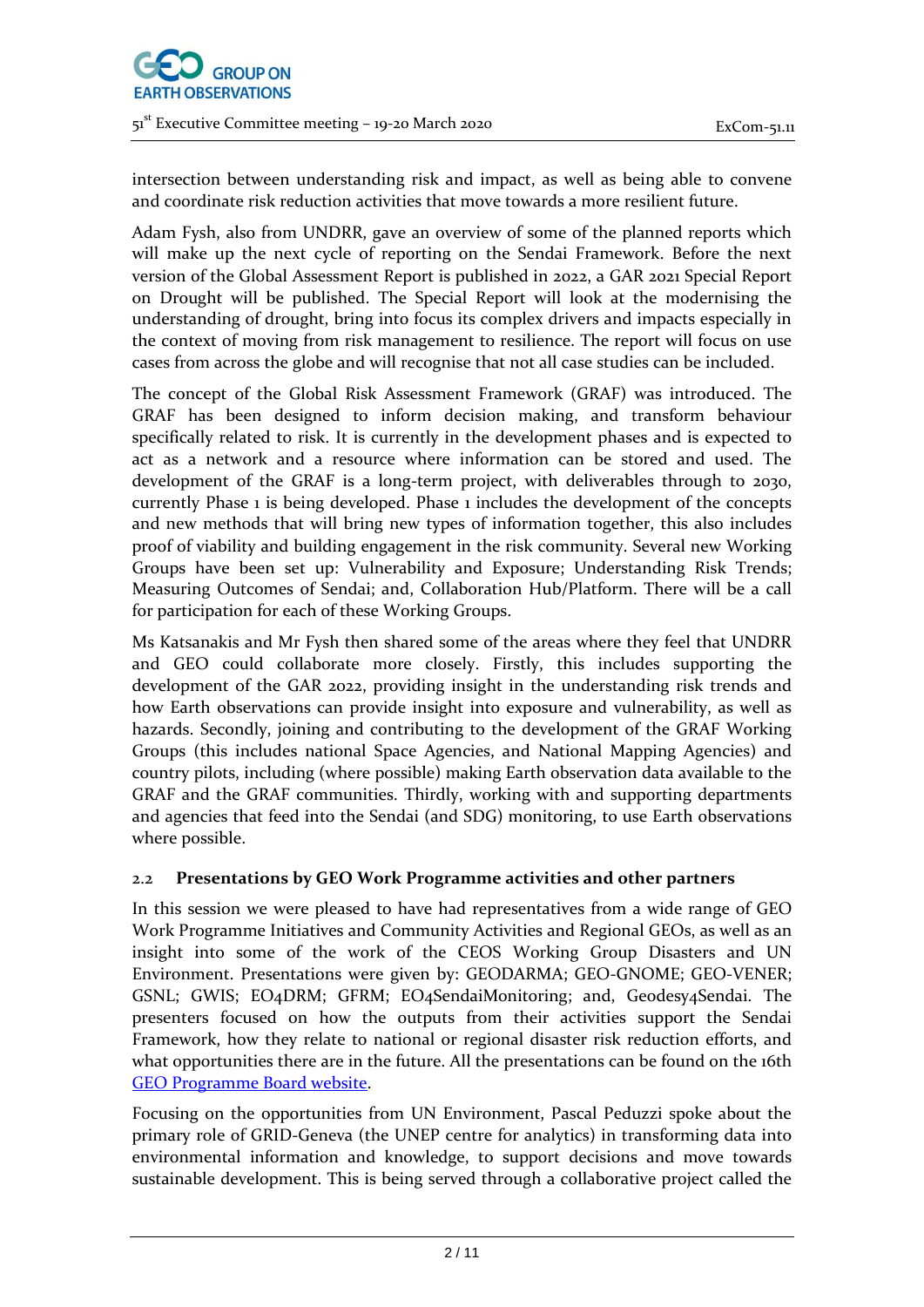

World Environment Situation Room. The project is global scale that focuses on overarching environmental policy relevance and impact. It includes geo-referenced, remote-sensing and earth observation information integrated with statistics and data on the environmental dimension of sustainable development. Currently in the implementation phase, more information on the World Environment Situation Room can be foun[d here.](http://wesr.unep.org/wesr/)

Programme Board was also given an opportunity to hear about the role of CEOS and its Working Group on Disasters. Mr Green (NASA, and chair of the CEOS WG: Disasters) shared some insights into the NASA Disasters Program and the role that it has in disaster resilience. David also highlighted how CEOS WG: Disasters leads and supports several activities within the GEO Work Programme (GEODARMA, GSNL, and EO4DRM). It is also currently developing a new CEOS DRM Observation Strategy which looks to cover at a high-level the current landscape in which the group operates and new opportunities for CEOS and GEO to support the wider risk community.

# 2.3 **Discussion of opportunities and possible actions**

Following the presentations, Programme Board members, together with the UNDRR representatives and other guests, discussed some of the opportunities for GEO and possible actions for follow-up by the Programme Board and/or other members of the GEO community. It is expected that the Disaster Risk Reduction Working Group will be assigned several of the actions listed below.

Opportunities identified included:

- Involvement in risk assessment activities in national platforms, especially in UNDRR pilot countries.
- Seek open access to high resolution commercial digital elevation model products.
- Show value of information / data for DRR decision making.
- Consider how to connect Earth observation information to potential solutions.
- Translate impacts into metrics (e.g. financial) used by decision makers.
- Recognize the importance of trust in the information by decision makers in influencing its use.
- Connect with the growing interest within the biodiversity community in supporting natural solutions to disaster resilience.
- Engage GEO Participating Organizations to a greater extent to address gaps in the GEO Work Programme.
- Move from a focus on hazards toward risk assessment: combine hazard information with exposure information, e.g. buildings, natural assets, socioeconomic information. Compare exposure to hazards at varying intensities.

Possible actions / objectives included:

- Determine how the new DRR Working Group might best contribute.
- Engage members of the GEO community in the GRAF working groups, such as the one on risk communications.
- Review GEO Work Programme activities (and external activities where possible) that might be able to contribute to the GRAF and specifically to the GAR 2021 report on drought, for example, GEOGLAM and Community Activities focused on drought.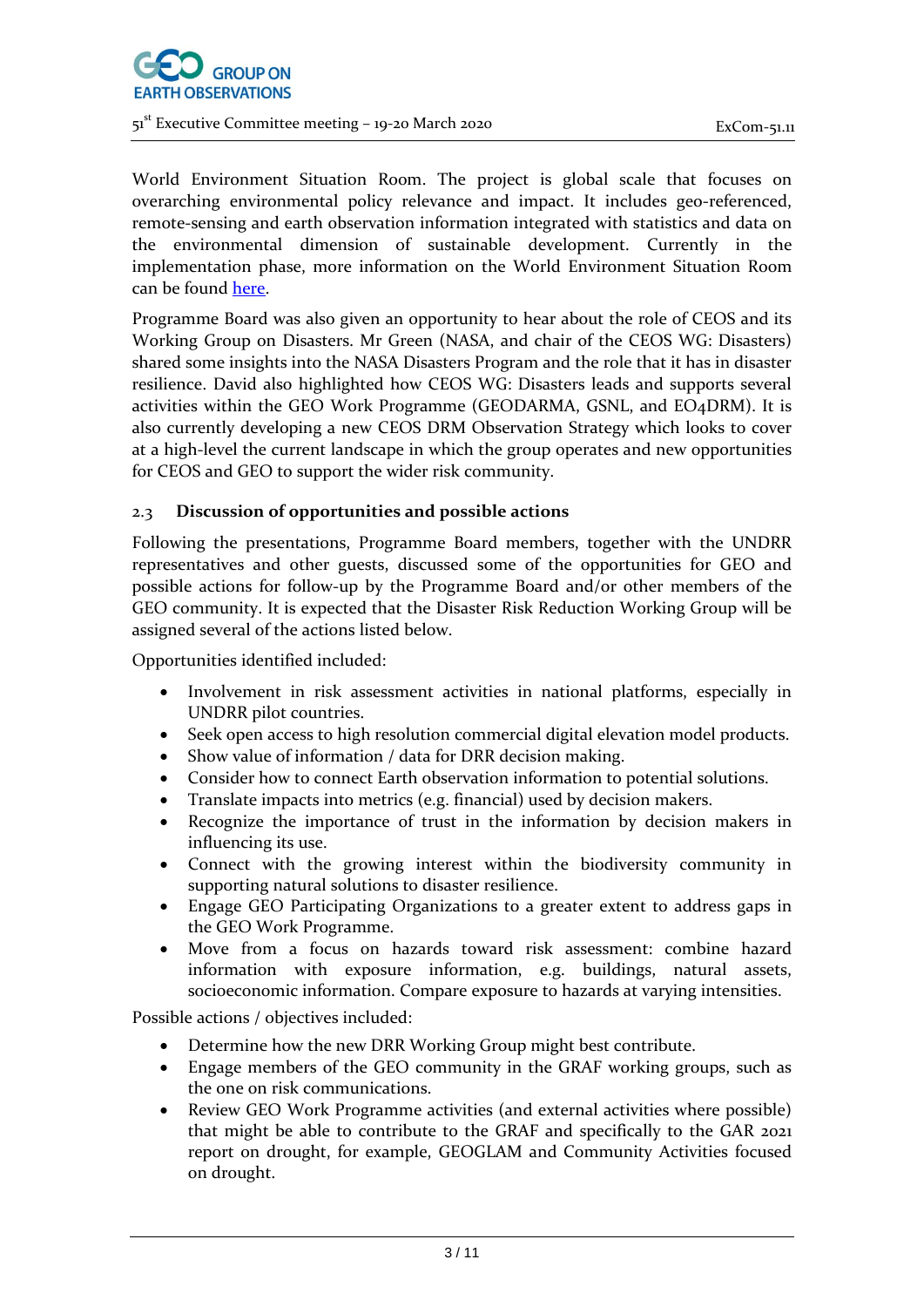- Identify gaps where a new GEO Work Programme activity could be developed to respond to an identified need.
- Identify potential funding sources for a Secretariat DRR expert and to support GEO Work Programme activities.
- Engage GEO participants who work in civil protection and other disaster-related areas to better understand their information requirements.
- Encourage involvement of new organizations and individuals in the GEO Work Programme. Identify other actors, such as IUCN, that are also interested in these issues. Be clearer in communications that GEO Work Programme activities are open to new participants.
- Look at potential projects, including partners in GEO Members, that target use of information; seek funding from large international funds.
- UNDRR will consider participation in the DRR Working Group. UNDRR will also identify some specific Earth observation information needs from their perspective.

#### **3 FOUNDATIONAL TASK WORKING GROUPS, PROGRAMME BOARD SUBGROUPS AND ENGAGEMENT TEAMS**

### 3.1 **Terms of Reference for the Working Groups**

The Programme Board reviewed proposed changes to the terms of reference of the four Foundational Task Working Groups, as requested by the Executive Committee. The changes were proposed by the Secretariat in response to comments provided by Executive Committee members following its  $50<sup>th</sup>$  meeting.

Programme Board members agreed with the changes proposed by the Secretariat, but some Programme Board members suggested additional changes. Following an initial discussion on the second day of the meeting, Programme Board members were invited to submit specific text changes for consideration by the full Board on the third day. Some, though not all, of the submitted changes were accepted by the Board. The details of all of the changes are discussed in greater length in Executive Committee document 51.12.

#### 3.2 **Programme Board Subgroups**

During its  $16<sup>th</sup>$  meeting, the Programme Board reviewed its two existing subgroups ("Urban Resilience" and "Awards") and considered proposals for the creation of three new subgroups, two of which responded to requests by the Board at its 15<sup>th</sup> meeting.

**Equality, Diversity and Inclusion subgroup**: The Programme Board approved a proposal from the United Kingdom for the creation of an "Equality, Diversity and Inclusion" subgroup with the strategic aim of developing GEO as an institution that provides a fair, supportive and encouraging environment in which a diverse set of participants engages responsibly. Initial actions will be focused on gathering data regarding the demographics of members of GEO governance bodies and attendees at major GEO events. Based on the findings of the initial analysis, the subgroup will develop an action plan to encourage greater participation from under-represented groups.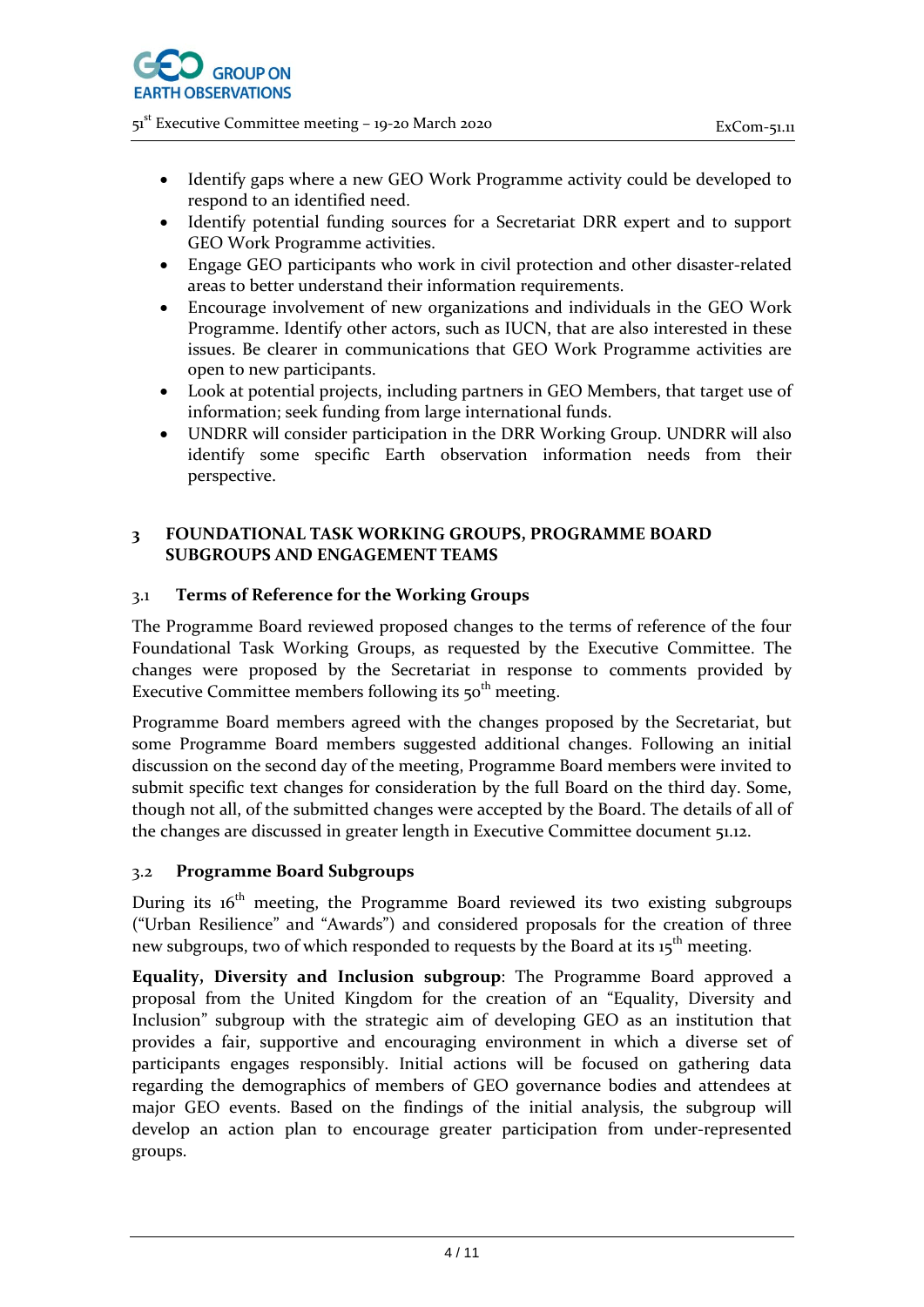

Following an initial call for nominations, the subgroup members is heavily skewed toward one demographic, white females from developed countries. As the terms of reference allow for participation by individuals that are not Programme Board members but who are nominated by GEO Members and Participating Organizations, the Programme Board requests Executive Committee members to nominate additional persons to expand the gender and geographic diversity of the subgroup.

**GEO Symposium 2020 subgroup**: The Board also approved terms of reference for a Symposium subgroup, which will provide for active participating by Programme Board members, together with the Secretariat, in the planning, organizing and management of the 2020 GEO Symposium, to be held 16-18 June. Programme Board also approved the proposed concept for the 2020 Symposium, which will focus on developing the capacity of GEO Work Programme leads and participants to implement effective activities. The aim is to assist GEO Work Programme participants in common tasks such as working with UN organizations; sharing reproducible knowledge; understanding ethical and other challenges in working with various kinds of data; resource mobilization; and many other topics.

**Private Sector Engagement subgroup**: As part of the discussion on a Programme Board plan of work (to be discussed below), the Board also agreed to create a Private Sector subgroup. The purpose of this subgroup will be to further the engagement of private sector organizations in the GEO Work Programme, not only as contributors, but also as potential users/beneficiaries of the results developed in the GEO Work Programme. This topic responds directly to commitments in the Canberra Declaration. Terms of reference for this subgroup have not yet been proposed but are expected to be presented to the Programme Board for approval at its  $17<sup>th</sup>$  meeting.

**Urban Resilience subgroup**: Following the special session with UN-Habitat which was held in conjunction with the  $15<sup>th</sup>$  Programme Board meeting in September 2019, a special-purpose task force was created to ensure that the actions identified in the special session were followed up. Since the task force was created, it became apparent that there was an ongoing need for interaction between the Board, UN-Habitat, and the main GEO Initiatives that address urban issues. The Programme Board reviewed proposed terms of reference developed by Greece on behalf of the task force for a subgroup to replace the task force. The terms of reference were approved, with some amendments from the European Commission.

**GEO Awards subgroup**: The Programme Board also reviewed lessons learned from the first GEO awards process, which culminated in awards being given at the GEO Week 2019 gala dinner to three individuals in the GEO community. Among the lessons: the process needs to begin earlier in the year, more outreach is needed to GEO regions to encourage nominations, and more guidance is needed so that nominations are complete and follow the requirements. The Programme Board agreed to the continuation of the subgroup and asked members to prepare terms of reference for review at the  $17<sup>th</sup>$ Programme Board meeting, as well as a recommendation on whether a second category of award should be introduced.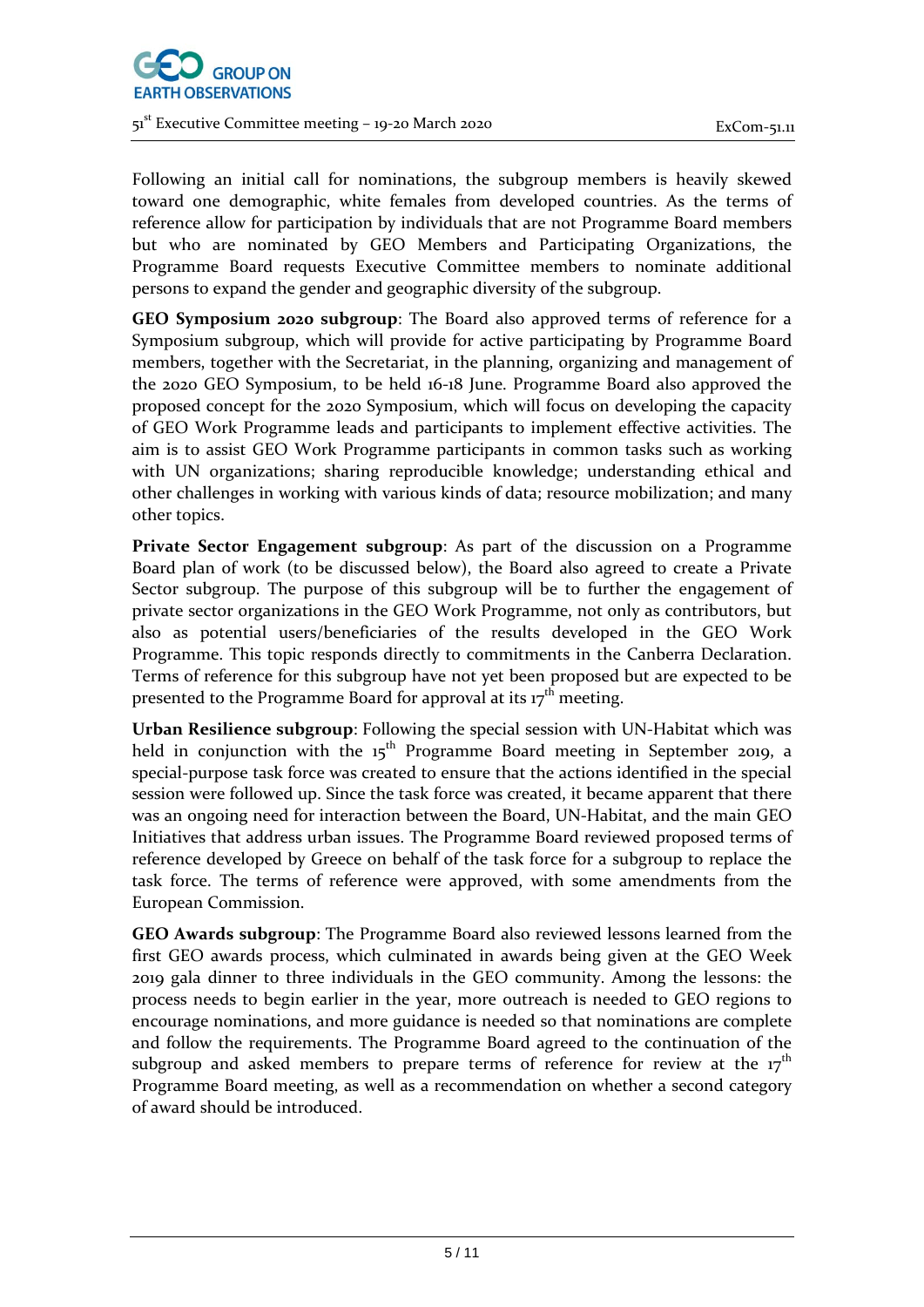

#### 3.3 **Support to GEO Work Programme activities**

During the lessons-learned session conducted at the  $15<sup>th</sup>$  Programme Board meeting in September 2019, Board members indicated their interest in maintaining the team structure used for the review of GEO Flagship, Initiative and Regional GEO implementation plans following the completion of the 2020-2022 GEO Work Programme development period. In response, the Secretariat proposed that a modified team structure be retained through the 2020-2022 period to support and to monitor progress of implementation of GEO Work Programme activities.

A key element of the strategy proposed by the Secretariat is the identification of a small set ( $\frac{1}{10}$  to  $\frac{1}{2}$ ) of key objectives that would serve to focus the engagement efforts of both the Programme Board teams and the Secretariat in their interactions with the activities. These objectives may be of several different types, including: actions to address weakness or gaps identified during the implementation plan reviews; areas where the activity requested assistance from the Secretariat and/or Programme Board; establishing linkages with other organizations, such as UN organizations, potential regional partners including Regional GEOs, or user communities; or strengthening the ability of the activity to share data, services, tools, or methods with a broader community.

The duties of the engagement teams will be to:

- Participate in periodic teleconferences with the activity leads and the Secretariat;
- Participate in teleconferences of the engagement team, as needed;
- Review documents related to the identified objectives of the activities addressed by the team;
- Assist in further the objectives where the team member has relevant expertise, contacts, etc.; and
- Assist in informing the Programme Board of the work of the team and progress achieved by the activities toward their objectives.

The Programme Board approved the creation of eight engagement teams, which is two fewer than the number of review teams that were used in 2019. The smaller number of teams is due to there being fewer GEO Initiatives that were approved in the 2020-2022 GEO Work Programme than had originally applied. The original set of teams and activity allocations were modified following the  $16<sup>th</sup>$  Programme Board meeting to reduce the total number of teams / subgroups required and to address low nominations for some teams. The current team structure and activity alignments is as follows:

**Biodiversity / Ecosystems**: GEOBON, GEO-WETLANDS, EO4EA

**Climate Change**: GFOI, GEO-CRADLE, GEO-GNOME, GEO-VENER

**Disaster Risk Reduction**: DIAS, GEO-DARMA, GSNL, GWIS

**Health**: GOS4M, GOS4POPS, EO4HEALTH

**Land / Agriculture**: GEOGLAM, GDIS, GEO-LDN

**Regional GEOs**: AFRIGEO, AMERIGEO, AOGEO, EUROGEO

**Urban Resilience**: EO4SDG, HUMAN-PLANET, GUOI

**Water**: AQUAWATCH, BLUE-PLANET, GEOGLOWS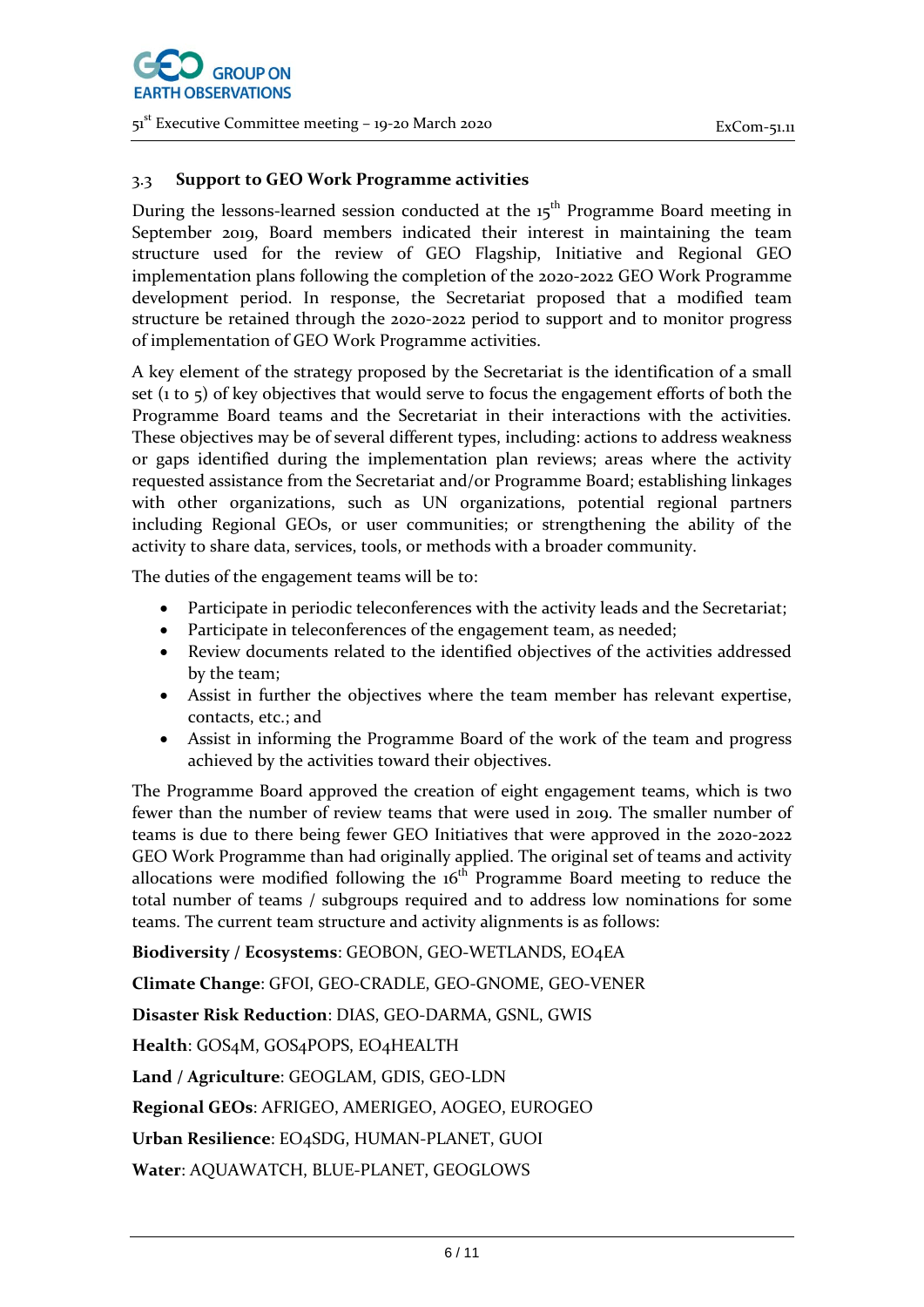

The teams addressing Climate Change and Disaster Risk Reduction are expected to have at least some members in common with the Working Groups of the same names. While the mandates and membership of the Working Groups is much broader than that of the engagement teams, it will be important to ensure that each is aware of the activities of the other, which should be achieved through cross-membership. The Urban Resilience subgroup of Programme Board will function as the engagement team for the listed activities but will also have a broader mandate.

The engagement teams are expected to continue their work over the three years of the 2020-2022 GEO Work Programme implementation, subject to periodic review by the Programme Board.

# **4 GEOSS IMPLEMENTATION**

### 4.1 **GEO Knowledge Hub Implementation Plan**

The Executive Committee, at its  $50<sup>th</sup>$  meeting, directed the Secretariat to prepare an implementation plan for the GEO Knowledge Hub in consultation with the GEOSS Infrastructure Development Task Team (GID-TT) and the Programme Board. The implementation plan was then to be presented to the Executive Committee at its  $51<sup>st</sup>$ meeting.

The Secretariat provided a draft implementation plan to Board members with the general distribution of documents two weeks in advance of the meeting. In addition, the Secretariat also provided, one week later, a set of tables detailing all of the comments provided by members of the GID-TT and Programme Board co-chairs on the draft implementation plan, together with responses from the Secretariat to each comment.

During the discussion, it became apparent that the GID-TT members had not yet had an opportunity to discuss the comments and responses. The version of the implementation plan that had been circulated to the Programme Board did not therefore reflect a consensus position of the GID-TT, but was only the first step in the process. Programme Board members expressed the view that it would not be meaningful for them to comment on a document that had not yet been fully reviewed and agreed by the technical experts on the GID-TT.

In response to the discussion, the Secretariat proposed a revised timeline for the development of the implementation plan. The revised timeline would allow for two full rounds of comments and revisions within the GID-TT prior to going to the Programme Board for another review. While this revised timeline would require postponing the presentation of the plan to the Executive Committee until July 2020, the consensus of the Programme Board was that this was preferable to proceeding on the original timeline which did not allow sufficient time to resolve outstanding concerns. The Programme Board remained supportive of the concept of the GEO Knowledge Hub and agreed that it would be beneficial for GEO Work Programme activities, but more time was needed to ensure that the plan was sound.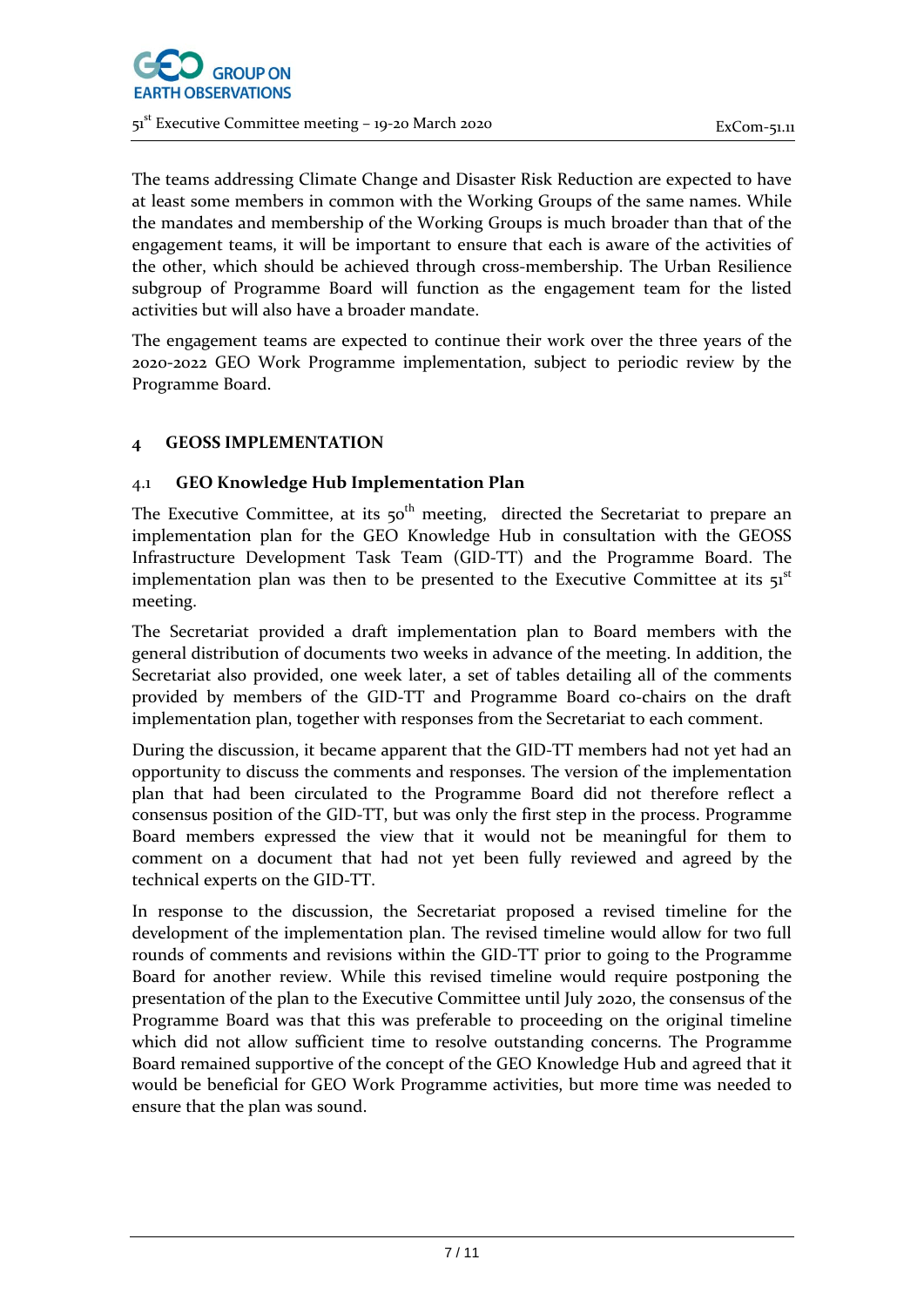## 4.2 **GEO-Google Earth Engine (GEE) Programme**

The Secretariat informed the Programme Board of the launch of the GEO-GEE programme, as well as the application and review procedures. The Programme Board was asked whether it wished to nominate some of its members to participate in the review of proposals, similar to the process used for the GEO-Amazon Web Services cloud credits programme.

During the discussion, concerns were expressed regarding the openness of the process that led to the offer, data rights, and potential for vendor lock-in. There were also expressions of support for the programme and the benefits it could provide to the GEO community.

Programme Board members were asked to contact the Secretariat if they were available to assist with the process (one member volunteered during the meeting).

### **5 PROGRAMME BOARD WORK PLANNING**

The Programme Board adopted a plan of work for 2020 based on a proposal of the Programme Board co-chairs. The plan lists outstanding topics which had been discussed by the Board the previous year but not resolved, as well as other items observed by the Programme Board co-chairs, such as from Executive Committee meetings or GEO Week 2019. The intent of the plan is to ensure that the Board retains a focus on the key items for the year, as decided at the first meeting of the year.

The Board discussed each item individually and decided on appropriate actions, which in many cases referred the matter to a particular subgroup or working group. The full work plan is attached as Annex A to this document.

#### **6 VISIT OF CHIEF ALMIR**

The Programme Board welcomed a visitor to Geneva, Chief Almir of the Surui people of Brazil. Chief Almir is noted for having encouraged his community to adopt the use of remote sensing for managing their lands, in particular, to combat illegal logging. He gave an inspiring talk to the Board, followed by a period of questions and discussion. Further details regarding the visit may be found in a **blog post** on the GEO website.

# **7 ATTENDANCE AT THE 16TH PROGRAMME BOARD MEETING**

# 7.1 **Present (including by video- or tele-conference)**

#### *7.1.1 GEO Members*

Australia, Cambodia, Canada, China, European Commission, Finland, France, Germany, Ghana, Greece, Italy, Japan, Norway, South Africa, United Kingdom, United States.

#### *7.1.2 Participating Organizations*

CEOS, ESA, ESIP, GODAN, GRSS, IAG, IEEE, IUGG, MRI, OGC, SWF, UN Environment.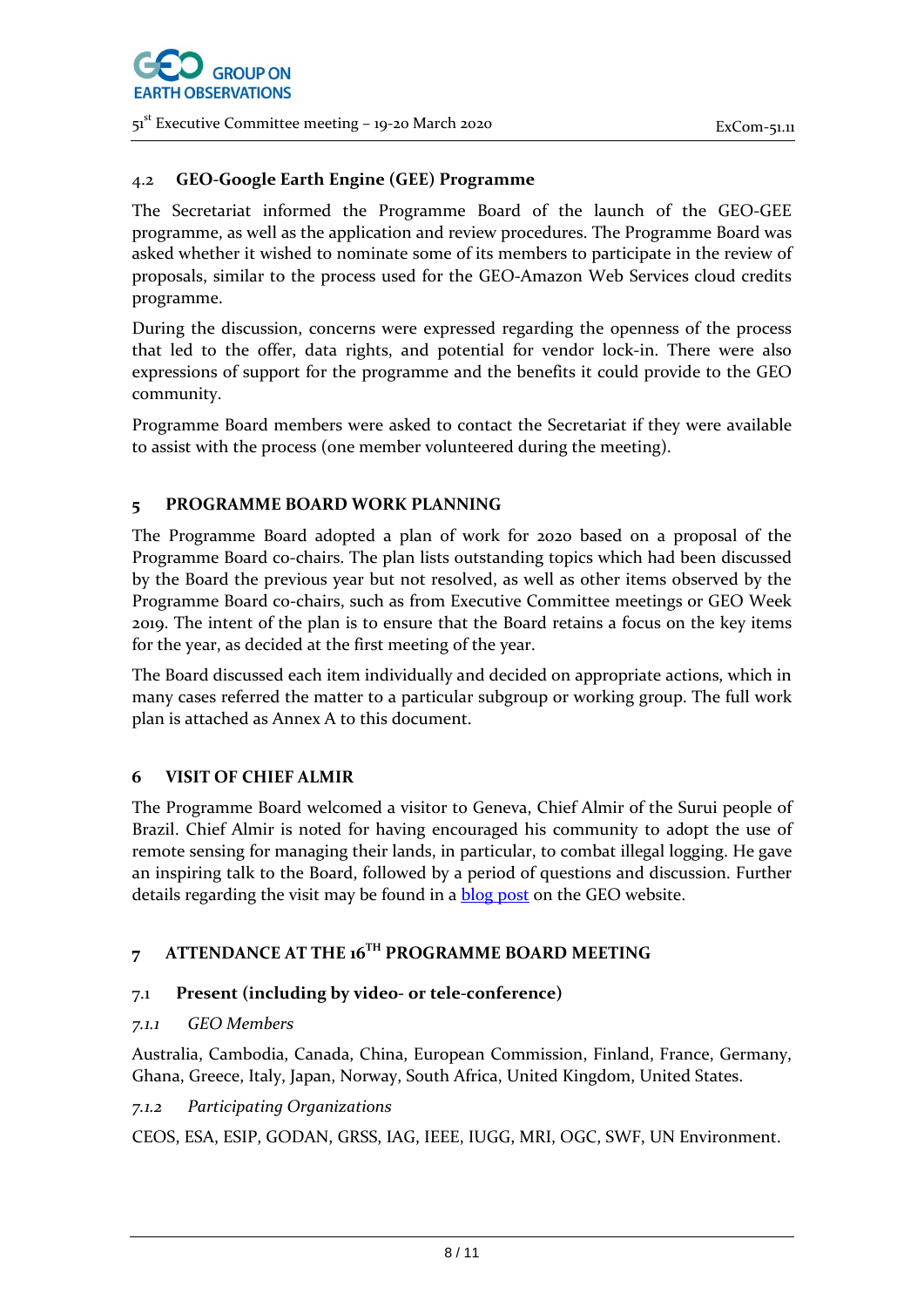#### *7.1.3 Guests*

Adam Fysh (UNDRR), Rhea Katsanakis (UNDRR), Chief Almir Surui (Brazil), David Borges (NASA/United States), David Green (NASA/United States), Laila Kuhle (BBK/Germany), Fabian Low (BBK/Germany), Jesus San-Miguel (JRC/European Commission), John Harding (CREWS/WMO), Joel Myhre (Pacific Disaster Centre).

# 7.2 **Absent**

*7.2.1 GEO Members*

Kenya, Pakistan.

*7.2.2 Participating Organizations*

COSPAR, POGO.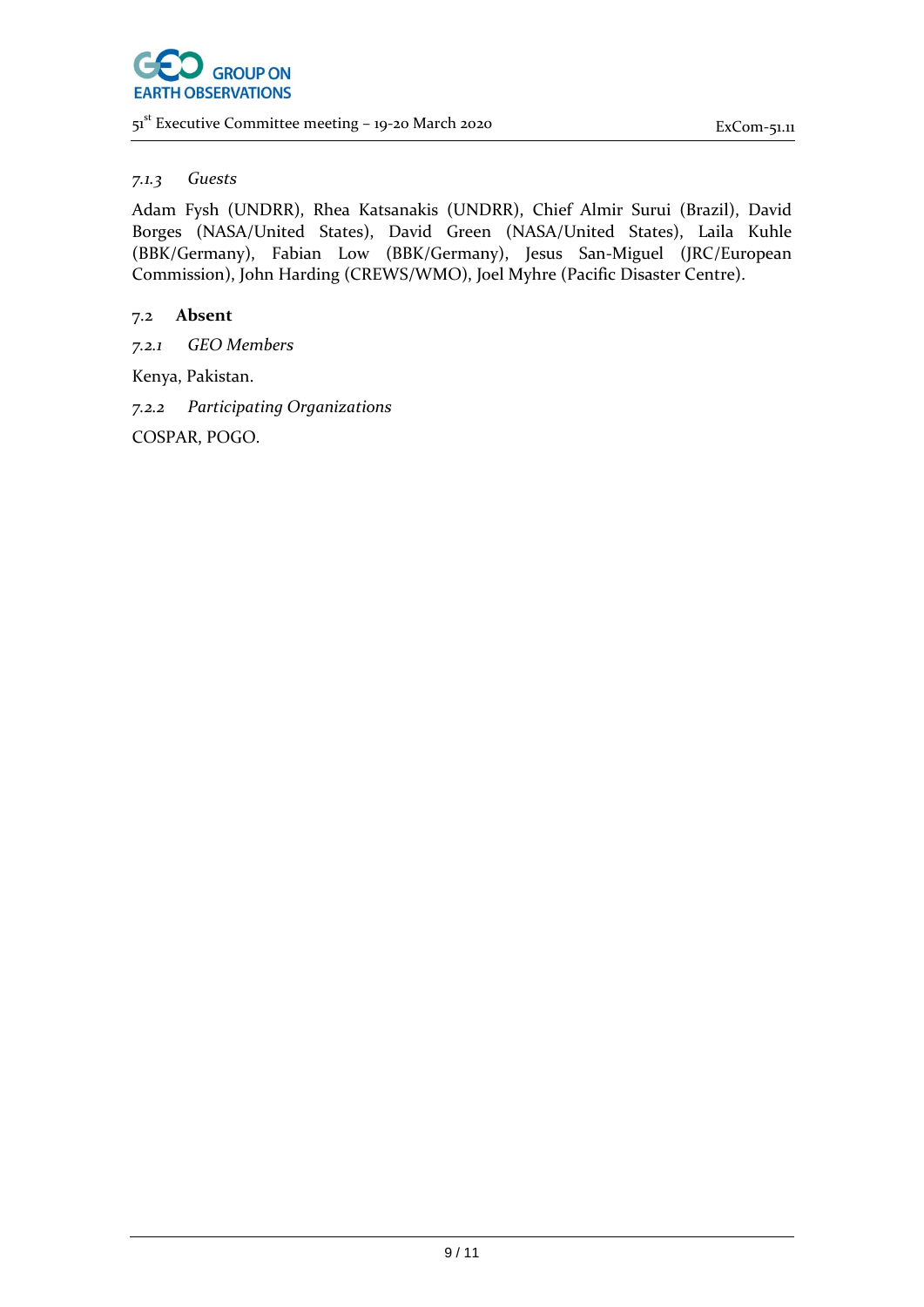

# **ANNEX A**

# **PROGRAMME BOARD PLAN OF WORK 2020 (ADOPTED AT PB-16)**

At its 16<sup>th</sup> meeting on February 6-7, 2020, the GEO Programme Board adopted a Plan of Work for 2020. The following table represents the tasks that the GEO Programme Board will work to complete during 2020. The work items stem from PB's prior year's discussions, Executive Committee and Plenary outcomes, and observed future need.

| #                        | <b>Work Item Title</b>                                                            | <b>Work Item Description</b>                                                                                                                                                                                                                                | <b>Priority</b> | <b>Lead Entity</b>              | PB-16 decisions /<br>comments                                                                                                                                                                                               |  |  |  |  |
|--------------------------|-----------------------------------------------------------------------------------|-------------------------------------------------------------------------------------------------------------------------------------------------------------------------------------------------------------------------------------------------------------|-----------------|---------------------------------|-----------------------------------------------------------------------------------------------------------------------------------------------------------------------------------------------------------------------------|--|--|--|--|
| <b>Discussed in 2019</b> |                                                                                   |                                                                                                                                                                                                                                                             |                 |                                 |                                                                                                                                                                                                                             |  |  |  |  |
| $\mathbf{1}$             | Continued<br>engagement with<br>GWP activity teams.<br>-from PB 12, 13, 14,<br>15 | PB, through Engagement<br>Teams, to promote cross-<br>interaction among related<br>GWP activities to facilitate<br>horizontal collaboration and<br>integration, and to continue<br>with GWP teams to facilitate<br>growth and successful<br>implementation. | $\mathbf{1}$    | Engagement<br>Teams             | PB-16 action on PB<br>members to confirm their<br>participation in PB<br>Engagement Teams.                                                                                                                                  |  |  |  |  |
| 2                        | Diversity in GEO<br>(GWP)<br>-from PB 13 and 15                                   | An effort to promote diversity<br>(3G's: Gender, Generation,<br>Geography) within GEO                                                                                                                                                                       | $\mathbf{1}$    | UK (Nathalie<br>Pettorelli)     | PB-16 approved Equality,<br>Diversity and Inclusion<br>Subgroup ToR.                                                                                                                                                        |  |  |  |  |
| 3                        | <b>Private Sector</b><br>Engagement in<br><b>GWP</b><br>-from PB-14               | Identify a range of<br>need/opportunities for<br>private sector contributions<br>to GWP and private sector<br>use of GWP outputs.                                                                                                                           | $\mathbf{1}$    | AUS/SA/USA                      | PB-16 agreed to set up a<br>Private Sector Subgroup.                                                                                                                                                                        |  |  |  |  |
| $\overline{4}$           | A GEO<br>"Resource/Guide"<br>-from PB-15                                          | Develop a Resource/Guide<br>for GWP activity leads on<br>scaling, mobilizing<br>resources, commercial<br>sector engagement                                                                                                                                  | $\overline{2}$  | AUS/IAG                         | PB-16 determined that<br>AUS/IAG will define the<br>Guide's scope in second<br>half of 2020, following<br>consultations at GEO<br>Symposium and leveraging<br>outputs of Private Sector,<br>EDI and other special<br>teams. |  |  |  |  |
| 5                        | Follow up and next<br>steps on<br>engagement with<br><b>UN Habitat</b>            | Are next steps clear for PB?                                                                                                                                                                                                                                | $\mathbf{1}$    | Urban<br>Resilience<br>Subgroup | PB-16 agreed this would be<br>in the purview of Urban<br>Resilience SG.                                                                                                                                                     |  |  |  |  |
|                          |                                                                                   | New Proposals (some inspired by past discussions)                                                                                                                                                                                                           |                 |                                 |                                                                                                                                                                                                                             |  |  |  |  |
| 6                        | <b>Foundational Task</b><br><b>WG ToRs</b>                                        | Review and revise WG<br>ToRs to respond to ExCom-<br>49 comments                                                                                                                                                                                            | 1               | GEOSEC, PB                      | Task completed at PB-16.                                                                                                                                                                                                    |  |  |  |  |
| $\overline{7}$           | Knowledge Hub<br>Implementation<br>Plan                                           | Review implementation plan<br>for submission to Excom-51                                                                                                                                                                                                    | $\mathbf{1}$    | GID-TT                          | PB-16 recommended further<br>consultation within the Task<br>Team prior to review by PB<br>members. A revised timeline<br>was approved, which would<br>require deferring ExCom<br>review until its 52nd<br>meeting.         |  |  |  |  |